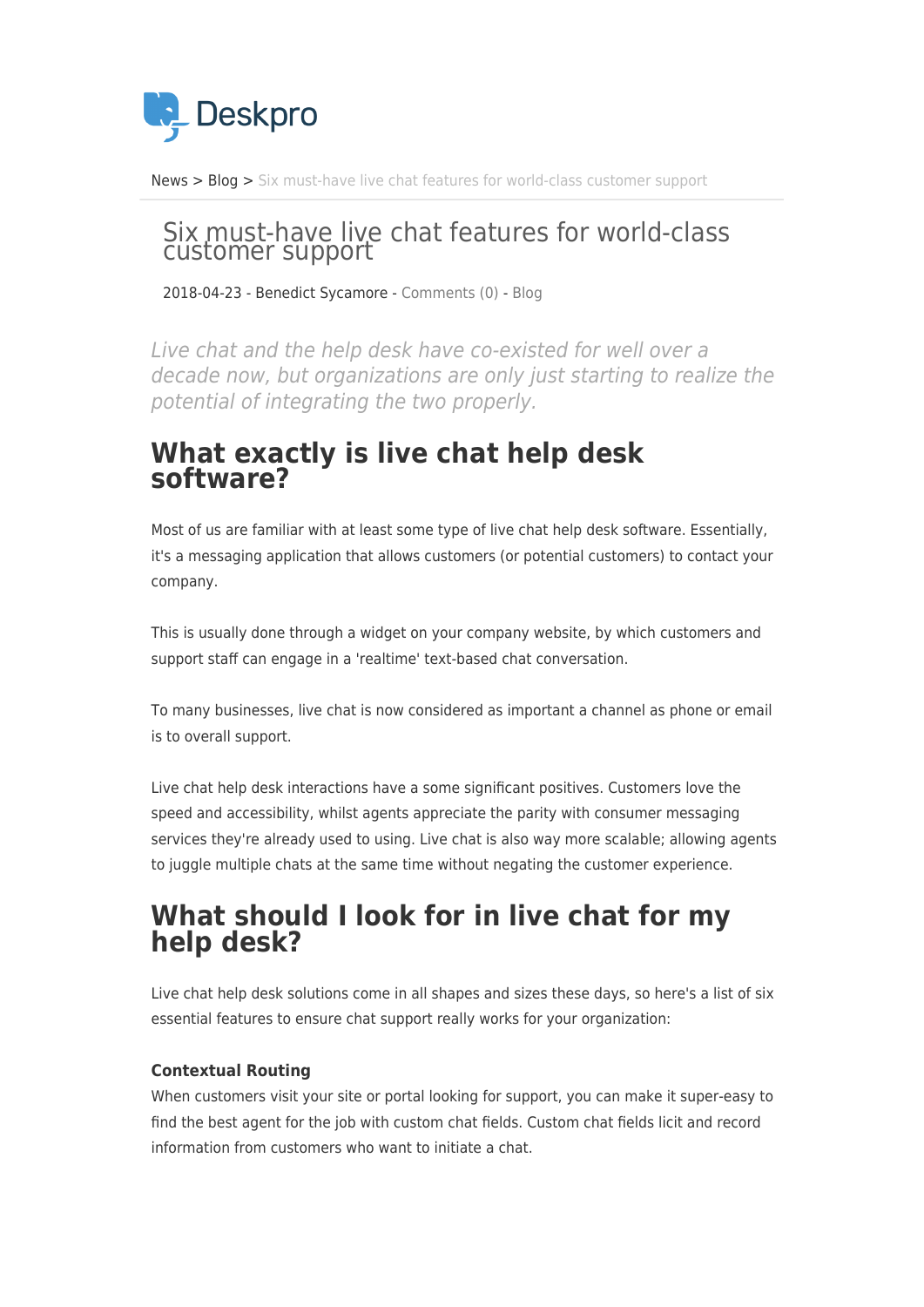For example, you can use custom fields to determine the nature of their support request before they're connected to an agent.

Coupled with business rules and intelligent workflows, you can ensure that customers are routed to the best agent or department to solve their particular issue.

#### **User Journey Insights**

Sometimes, when customers reach out to chat with your organization, it helps to equip agents with information regarding where customers have been on your site before engaging with you.

For instance, a customer could be spending a lot of time on your product pricing web page, letting the agent know that they might have a related request.

User journey insights allow your agents to understand and preempt queries effectively promoting efficiency and a frictionless customer experience.

#### **CRM Integration**

Agents do a better job when they're equipped with all the facts about the customers they're supporting. This is exactly why CRM chat integration is so powerful.

From within chats, agents can view entire customer profiles, and truly understand their ongoing relationship with your brand.

Access to full message history and other pertinent customer information means agents can deliver highly-personalized support interactions with ease.

#### **Time-Saving Tools**

Once customers and agents are engaged in a live chat, time-to-resolution is key. Agents can be involved in hundreds of chats each day, so using time-saving tools really makes life easier for everyone involved.

Let's take a look Deskpro's Snippets tool as an example. Snippets allows agents to create, use and manage pre-defined support responses in chats and tickets.

The right tools for the job like Snippets means you can boost productivity, eliminate errors and delight customers - all in record time.

#### **Multi-Agent Chat**

Sometimes an agent isn't able to quickly resolve a customer issue during a live chat - but their colleague might be able to. This is where multi-agent chat comes in.

With Deskpro, agents are able to simply add colleagues to live chats. This means that if the